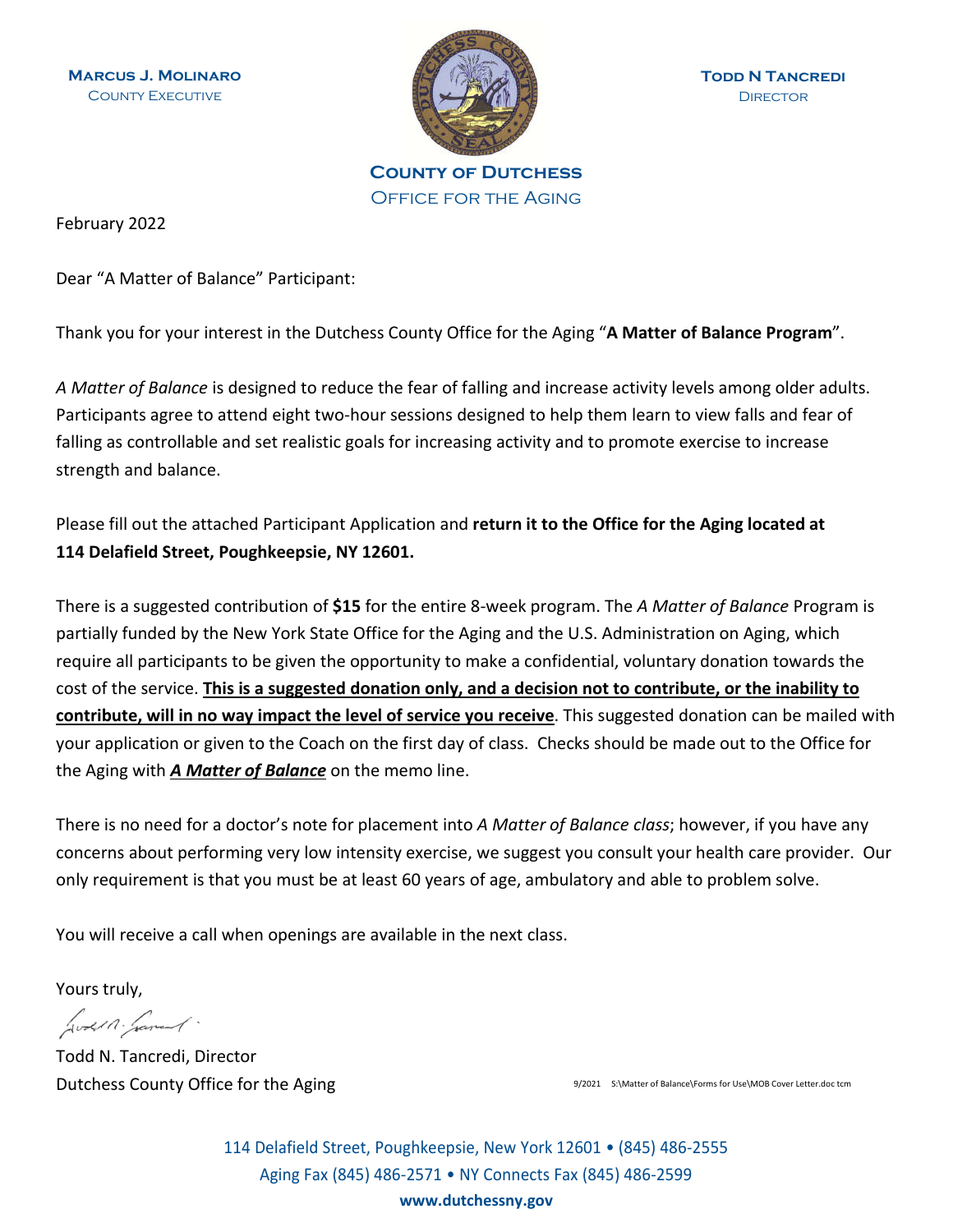

# **The Dutchess County Office for the Aging**

A Matter of Balance: Managing Concerns About Falls

## **Participant Application**

| Date: ________                                                                                                                                                                                                                                 | Date of Birth:                                                                                                                                                                               |
|------------------------------------------------------------------------------------------------------------------------------------------------------------------------------------------------------------------------------------------------|----------------------------------------------------------------------------------------------------------------------------------------------------------------------------------------------|
| Name: <b>Name</b>                                                                                                                                                                                                                              |                                                                                                                                                                                              |
| Address:                                                                                                                                                                                                                                       |                                                                                                                                                                                              |
|                                                                                                                                                                                                                                                |                                                                                                                                                                                              |
| Phone:<br><u>and the community of the community of the community of the community of the community of the community of the community of the community of the community of the community of the community of the community of the community</u> |                                                                                                                                                                                              |
| Best way to contact me:                                                                                                                                                                                                                        |                                                                                                                                                                                              |
| Female<br>Gender:<br>Male                                                                                                                                                                                                                      | Other<br>Prefers not to say                                                                                                                                                                  |
| Emergency Contact Name: <b>Emergency Contact Name:</b>                                                                                                                                                                                         |                                                                                                                                                                                              |
| <b>Emergency Contact Phone Number:</b>                                                                                                                                                                                                         |                                                                                                                                                                                              |
| Emergency Contact Address: North Contact Address:                                                                                                                                                                                              |                                                                                                                                                                                              |
|                                                                                                                                                                                                                                                | I acknowledge that I have read and understand the information sheet pertaining to the A Matter of<br>Balance Program and that I'm agreeing to attend this class once a week for eight weeks. |

Signature \_\_\_\_\_\_\_\_\_\_\_\_\_\_\_\_\_\_\_\_\_\_\_\_\_\_\_\_\_\_\_\_\_\_\_\_\_\_\_ Date \_\_\_\_\_\_\_\_\_\_\_\_\_\_\_\_\_\_\_\_\_\_\_\_

*The Dutchess County Office for the Aging located at 114 Delafield Street, Poughkeepsie NY is a County Agency funded under Title III of the U.S. Older Americans Act, the New York State Office for the Aging, and the County of Dutchess*. If you wish to contact Office for the Aging, please send your request to the address above or call 845-486-2555 or toll free 1-866-486-2555.



## **Dutchess County Office for the Aging**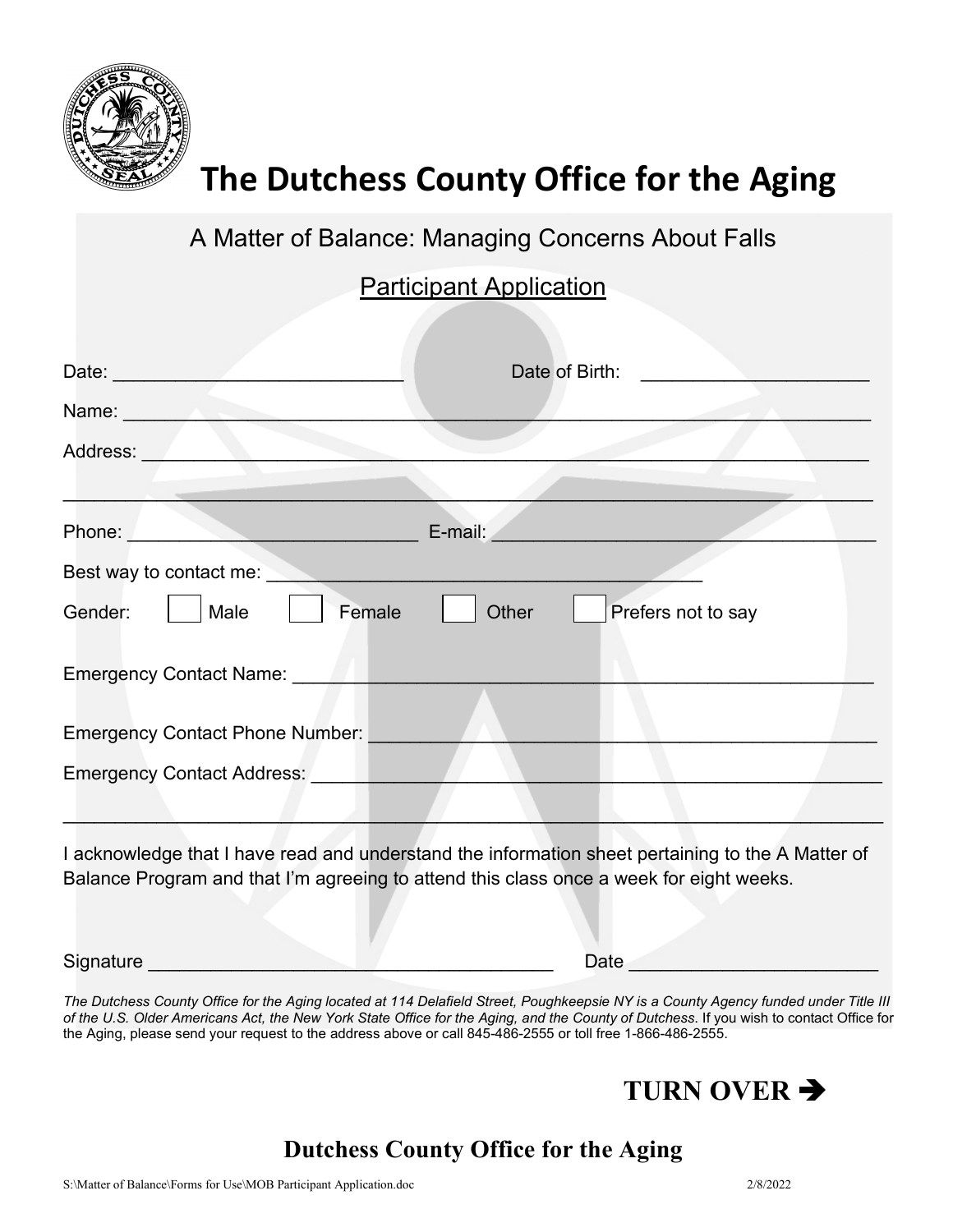#### **A Matter of Balance Program**

Demographic statistics for required New York State reporting

| NAME:                                                                                                                                                  |                                |                                                                     | <b>TODAY'S DATE:</b>                                                          |                    |
|--------------------------------------------------------------------------------------------------------------------------------------------------------|--------------------------------|---------------------------------------------------------------------|-------------------------------------------------------------------------------|--------------------|
| <b>DATE OF BIRTH:</b>                                                                                                                                  | <b>CLASS LOCATION:</b>         |                                                                     |                                                                               |                    |
| <b>GENDER:</b><br><b>MALE</b>                                                                                                                          | <b>FEMALE</b>                  | <b>OTHER</b>                                                        |                                                                               | PREFERS NOT TO SAY |
| <b>Demographic information</b> (check all that apply):                                                                                                 |                                |                                                                     | Race / Ethnicity (check one):                                                 |                    |
| Low Income<br>Low Income Minority<br>Frail / Disabled (Defined Below)<br>Live Alone<br>Use cane / walker<br>No longer driving<br>Rural (Defined Below) |                                | Asian<br><b>Black (Not Hispanic)</b><br>Hispanic or Latino<br>White | American Indian / Alaskan Native<br>Native Hawaiian / Pacific Islander        |                    |
| <b>Age Range</b>                                                                                                                                       |                                |                                                                     |                                                                               |                    |
| 65-69 years<br>$60 - 64$ years                                                                                                                         | $70 - 74$ years                |                                                                     | $75 - 79$ years                                                               |                    |
| $\frac{1}{80} - 84$ years<br>85-89 years                                                                                                               | 90-94 years                    |                                                                     | $\Box$ 95 years and older                                                     |                    |
| <b>RURAL ZIP</b><br><b>CODES:</b>                                                                                                                      |                                |                                                                     | If you live in any of these rural zip codes, please mark the appropriate box. |                    |
| 12501                                                                                                                                                  | 12522                          | 12564                                                               | 12574                                                                         | 12585              |
| $\Box$ 12504                                                                                                                                           | $\Box$ 12531                   | $\Box$ 12567                                                        | 12578                                                                         | 12592              |
| $\Box$ 12506                                                                                                                                           | $\Box$ 12538                   | $\boxed{12569}$                                                     | $\Box$ 12580                                                                  | $\Box$ 12594       |
| $\Box$ 12507                                                                                                                                           | $\Box$ 12540                   | $\Box$ 12570                                                        | $\Box$ 12581                                                                  |                    |
| $\Box$ 12510                                                                                                                                           | $\boxed{\phantom{0}}$ 12545    | $\Box$ 12571                                                        | $\boxed{12582}$                                                               |                    |
| $\Box$ 12514                                                                                                                                           | $\overline{\phantom{0}}$ 12546 | $\sqrt{12572}$                                                      | 12583                                                                         |                    |